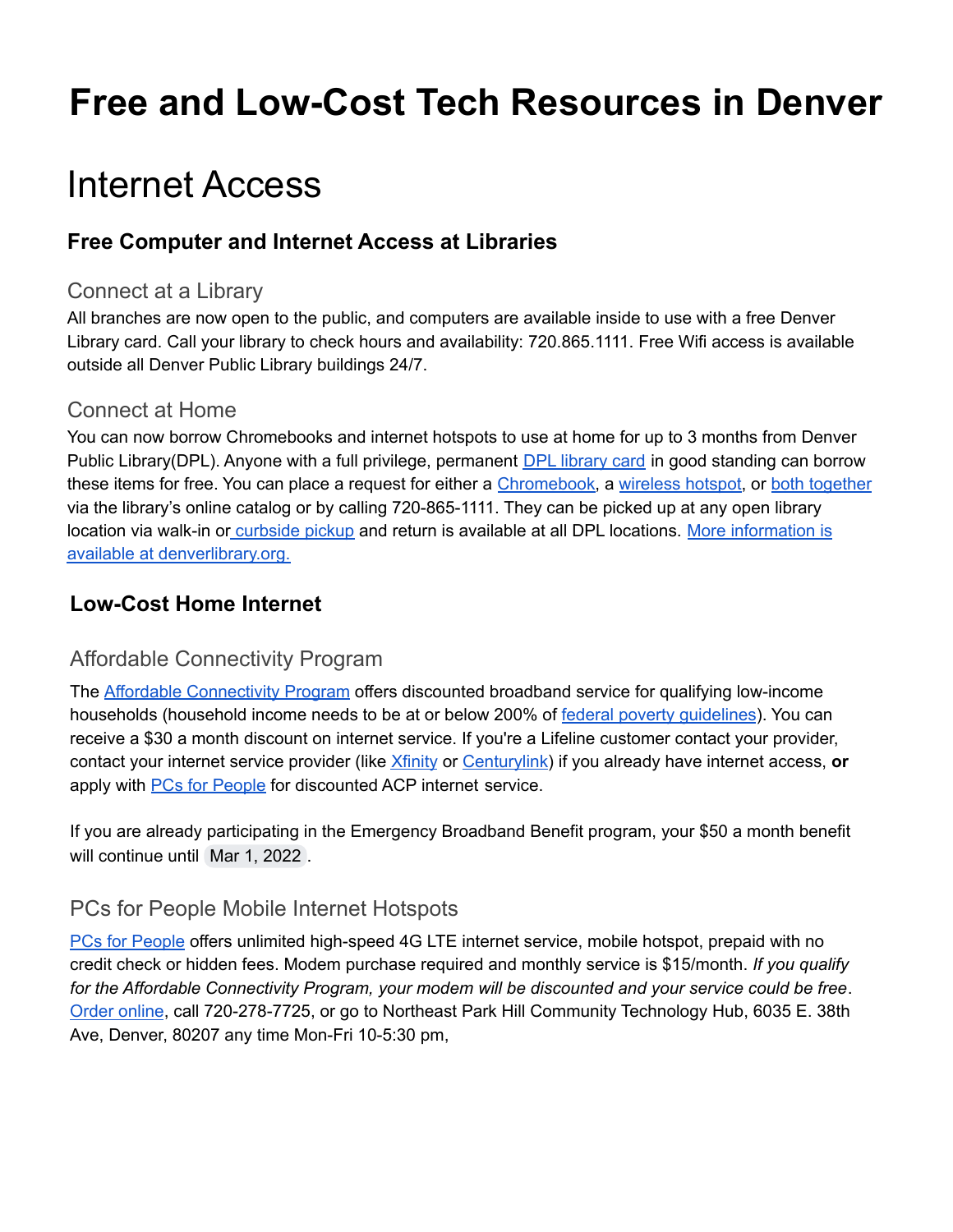### Comcast Internet Essentials

Affordable, discounted (\$9.95/mo) home Internet service for those who qualify. If you also qualify for the Affordable Connectivity Program, service is completely free. Apply [online](https://www.internetessentials.com/) or call (855) 846-8376.

## **Free Public Wireless Internet (WiFi)**

To access open public wifi internet, you must be within 100-300 feet of a location providing it. When you are in range, the network will show up in the available networks list on your device and allow you to connect to the wifi.

- Denver Public [Libraries](https://www.denverlibrary.org/) Available near all library sites or parking lots. Network: DPLWireless
- Denver Public [Schools](https://dps.schoolmint.net/school-finder) Available near DPS schools or parking lots. Network: DPS Guest
- City of [Denver](https://www.denvergov.org/content/denvergov/en.html) Available near some City buildings and parking lots. Network: DenverGuest Wifi
- [XFinity](https://corporate.comcast.com/impact/digital-equity/lift-zones) Lift Zones Lift Zones provide free wifi access in safe spaces like nonprofits and community centers. Access varies by location hours and policies. You can find a map of locations by [going](https://corporate.comcast.com/impact/digital-equity/lift-zones) here and clicking "Find Your Lift Zone."
- Local businesses: Some businesses, like McDonalds and Starbucks, may also have free public wifi accessible from their parking lots. WiFi network names and procedures vary.

## **Mobile Phone Tethering**

Some personal mobile phones with data plans can be used as an internet hotspot, which means the data/internet from your phone can be used to connect other devices to the internet too. Additional charges could apply, so refer to your service provider for more information.

- [Tethering](https://support.google.com/android/answer/9059108?hl=en) an Android Phone
- [Tethering](https://support.apple.com/en-us/HT204023) an iPhone

# Computers and Devices

## **PCs for People**

PCs for [People](https://www.pcsforpeople.org/get-technology/) offers a variety of very heavily discounted, low-cost devices(desktop computers, laptops, accessories, wireless hotspots) for those who qualify. If you qualify for the Affordable Connectivity Program, you can receive a \$100 credit towards purchasing a computer. You can order online or pick up at their Denver store. Computers come with 1 year warranty and customer support. They also do low-cost computer repairs. Phone: 720-278-7725

## **Comcast Internet Essentials**

If you are a Comcast Internet Essentials customer, you are automatically qualified to purchase a Chromebook or Windows laptop for \$149.99. You can [purchase](https://www.internetessentials.com/low-cost-computer) online.